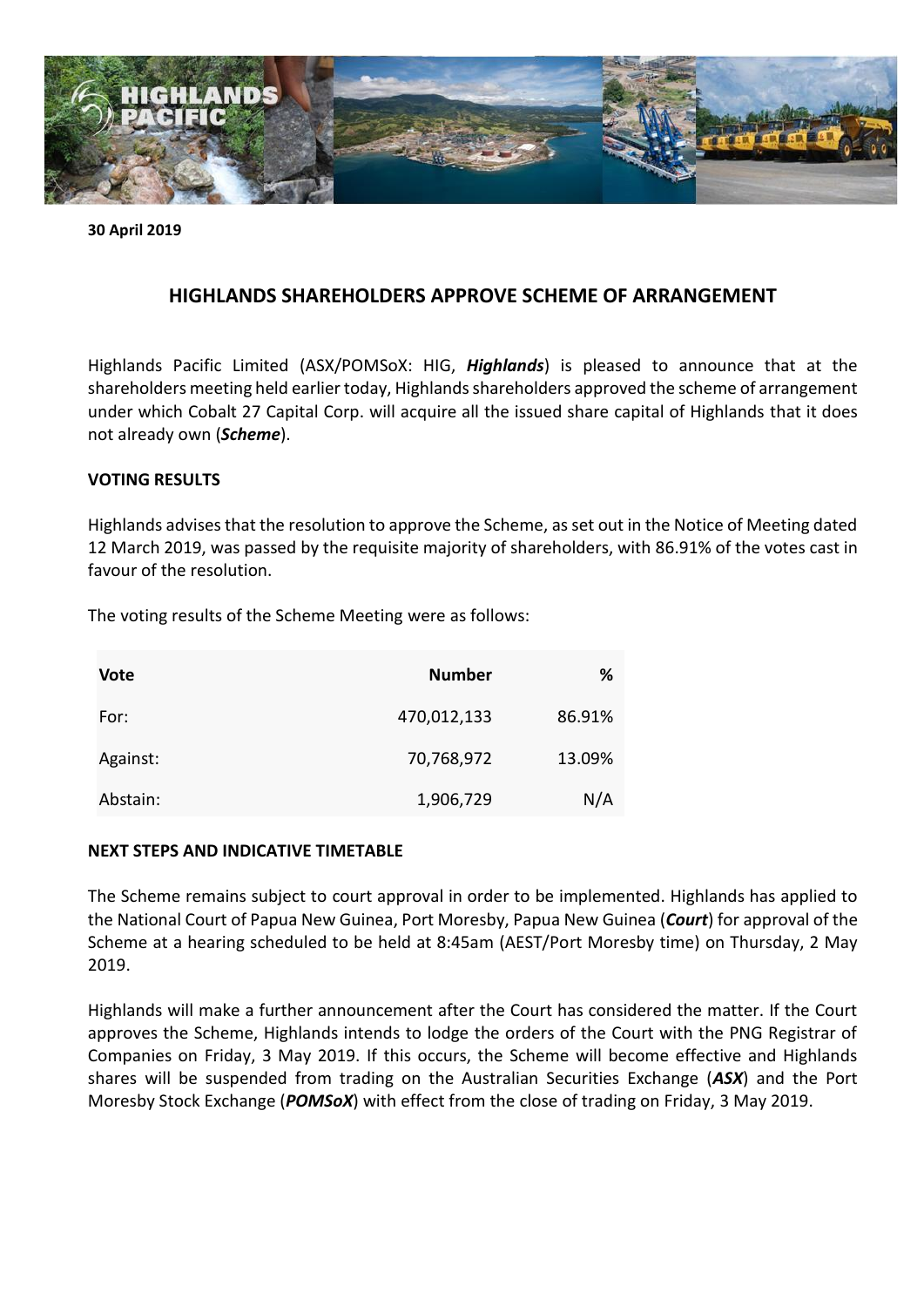

The indicative timetable for the implementation of the Scheme remains as disclosed in the Scheme Booklet:

| Date                                    |
|-----------------------------------------|
| Thursday 2 May 2019                     |
| Friday 3 May 2019                       |
|                                         |
| 7.00pm (Sydney Time) Friday 10 May 2019 |
| Friday 17 May 2019                      |
|                                         |
|                                         |

All dates following the date of the Scheme Meeting are indicative only and, among other things, are subject to all necessary approvals from the Court and any other regulatory authority. Any changes to the above timetable (which may include an earlier or later date for the Second Court Hearing) will be announced through ASX and POMSoX and notified on Highlands' website a[t www.highlandspacific.com](http://www.highlandspacific.com/).

# **SCHEME CONSIDERATION**

1

If Court approval is granted, Highlands shareholders will receive the scheme consideration of A\$0.105 per Highlands share, rising to A\$0.115 per Highlands share if before 31 December 2019 the closing spot price of nickel<sup>1</sup> exceeds US\$13,220 per tonne over a period of 5 consecutive trading days (*Scheme Consideration*), for each Highlands share held at 7.00pm (Sydney Time) on the Record Date, Friday 10 May 2019.

Subject to approval of the Scheme by the Court, shareholders will be paid their Scheme Consideration on Friday, 17 May 2019, being the Implementation Date for the Scheme.

<sup>&</sup>lt;sup>1</sup> Determined as the mid-point of the London Metal Exchange (LME) Official Closing Cash Bid and Cash Offer prices.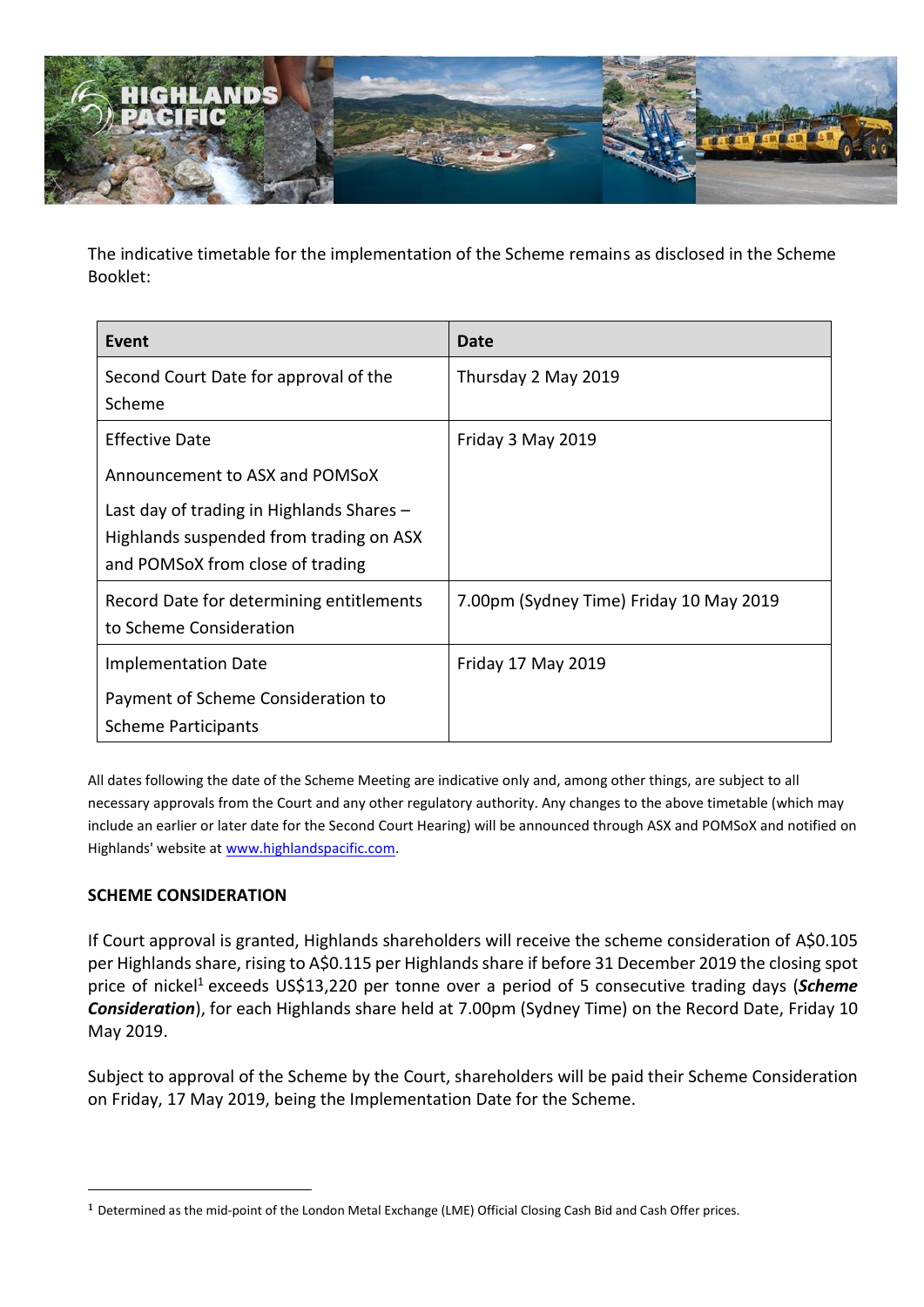

Shareholders, other than those with PNG registered addresses, will be paid the scheme consideration in A\$, by cheque or, if the requirements outlined in the Scheme Booklet for receiving payments electronically have been complied with, by electronic funds transfer into an Australian dollar denominated bank account. Shareholders with PNG registered addresses will be paid the PNG Kina equivalent of the scheme consideration<sup>2</sup>, by cheque or, if the requirements outlined in the Scheme Booklet for receiving payments electronically have been complied with, by electronic funds transfer into a PNG Kina denominated bank account.

# **SHAREHOLDER INFORMATION LINE**

1

Highlands shareholders who have questions in relation to the Scheme should contact the Highlands Shareholder Information Line on 1300 352 248 (within Australia) or +61 3 9415 4125 (outside Australia), Monday to Friday between 8.30am to 5.00pm (AEST/Port Moresby time).

<sup>2</sup> Calculated at the A\$/PNG Kina exchange rate on the Record Date, as determined by Highlands acting reasonably.